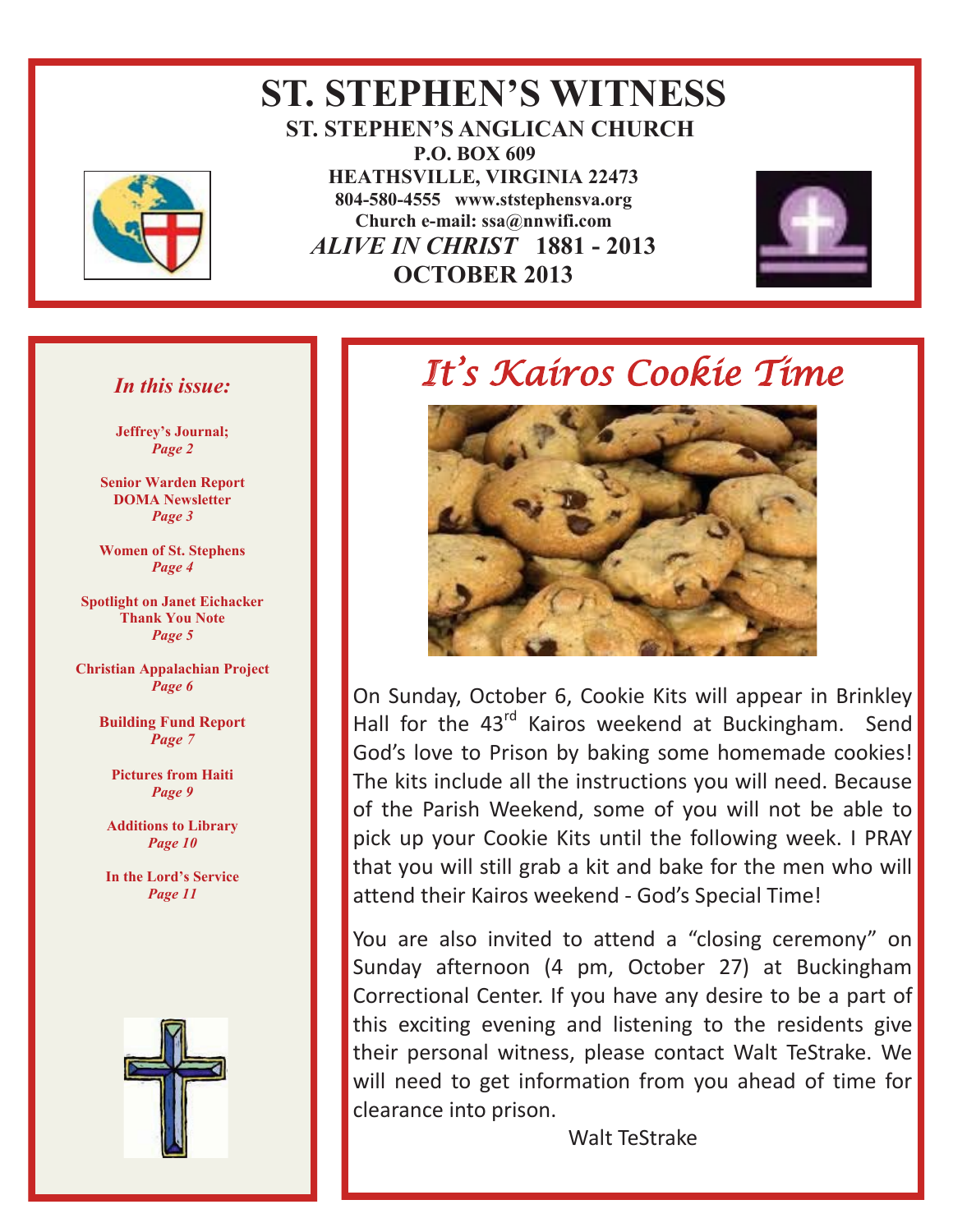



**Mission to Mityana 2013** 

 On December 3, 2013, Jim Conley, Sandi Ward and I will depart for Uganda on a two-week mission trip. We will travel to Mityana to assist Bishop Stephen Kaziimba in presenting a Youth Conference. This will be my fourth trip to Uganda, and Sandi's second. Jim has been there three times in conjunction with his ministry in Sudan. Our relationship with Bishop Kaziimba goes back to 2003, when he first came here as a missionary. Since 2003, we have had an on-going commitment to work together. When he was vicar of the cathedral in Mukono, we took a team of six in 2005 to build relationships and deepen our friendship with him and the people he served. When in 2008 he became Bishop of Mityana, seven of us traveled there to assist him in any way possible in his new, challenging ministry. Again, in 2010, we took a team of five and worked with Bishop Kaziimba to present a week of training for 500 leaders of congregations in his diocese. I also led a retreat for two men who were to be ordained to the priesthood. In addition, George Beckett has kept a steady stream of eyeglasses flowing to Uganda since our first trip there in 2005. We have helped several thousand people see again.

 Our commitment with Bishop Kaziimba is reciprocal. He has visited us five times. When he was working on a Doctoral degree in Michigan, each time he came to the United States, he visited us. We have been blessed by this relationship, and by our continuing partnership with the Cathedral Church of Sts. Philip and Andrew in Mukono, where The Very Rev. Canon John Ssebudde is pastor. John, too, has visited us, and we have spent time with him on each trip to Uganda. The prayer ministries in both Mukono and Mityana pray for our congregation regularly.

 Our mission in December has three aspects. The centerpiece will be the Youth Conference, which will take place December 9-13. The Bishop expects about 3,000 young people to attend. Second, I will lead a pre-ordination retreat for two men, Isaac and Godfrey, whom some of our members helped through seminary by their contributions. Third, Bishop Kaziimba always arranges for us to visit schools, where the students gather in assembly to hear our witness and encouragement. We often speak to as many as a thousand children at once. We will also undoubtedly travel to congregations in the diocese on the two Sundays we are there, where we will have the opportunity to preach and teach Sunday School. We made the commitment to the Youth Conference last year, when we set aside \$2400 to help defray the costs of that event. The vestry also recently authorized \$700 for us to help with fuel and food costs that our hosts will incur from our presence with them. As for the expenses of our three travelers, I have asked each to pay for their own airfare and other travel expenses out of their own resources and contributions from friends and family. Each of us has a prayer team, and we solicit your prayers for the success and safety of this mission, and for a blessing upon all the children to whom we will minister in our time in Uganda.

 People ask why we are so interested in Africa. Part of the answer is that the majority of Anglicans in the world live in Africa. Uganda in particular is the second largest province in the Anglican Communion. Their needs are great, and they appreciate all we can do to help them propagate the Gospel. We also work with them because of what it does for us. We are blessed by experiencing the Kingdom of God at work in their faithful and challenging work. Our friends in Uganda have a faith that has been refined and tested in the fire of hardship. I have been pleased to have taken sixteen of our members to work for even a short time in their midst. Five among them were youths, and I believe their Christian walk was greatly enhanced by the experience, as mine has been.

> Yours in Christ, Jeffrey Cerar, Pastor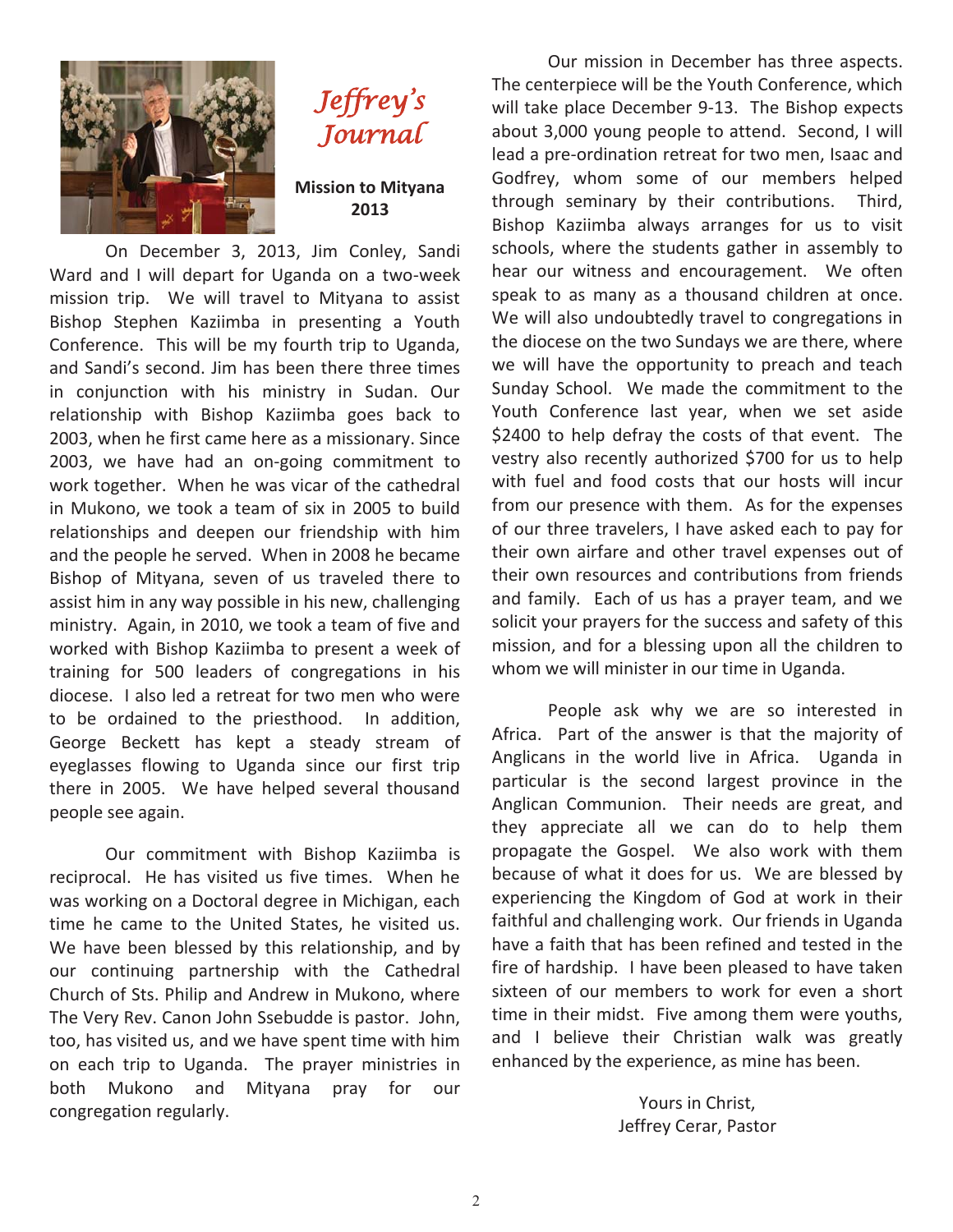

Senior Warden Report

During September's vestry meeting we discussed a wide range of church management subjects as we start the 2013 Fall Season.

The vestry decided to delay the discussion of whether to change the name of the church until actual construction starts and we can see how God's new building is taking shape. So please hold onto your ideas and suggestions for a while longer.

The vestry was reminded that giving to charities from retirement accounts can be a complex transaction depending on your retirement program and investments. To gain tax exceptions please discuss your donation plans with your financial advisor. No one rule applies to all investment accounts.

David Norden, our Architect, reported that the building plans are about 95% complete, and he expects the bid package to be released to construction firms by early October. The site master plans and water management plan have been forwarded to governmental agencies for approval. Please pray that all of the folks involved in the project will be professional and issue their approvals

quickly.

Deacon Mary Swann is coordinating with defibrillator manufacturers to determine the proper equipment for our church. Our Red Cross folks have agreed to conduct the required training. When we announce the training please volunteer to attend the sessions as we need 12-15 folks who know how to use the equipment.

I will attend Bishop Guernsey's Wardens Meeting to hear his reports and to discuss church issues with other wardens.

I ask you to please continue your prayers for everyone involved in our building project. It is amazing the impact one simple change or new regulation can have on the entire program. I know you are ready to move into our new church home. Be assured we are doing our best to keep things moving at a steady pace.

In Christ, George



**Did you know** you can get the Diocese of the Mid-Atlantic newsletter, "The Messenger" on line? The website address is [www.anglicandoma.org](http://www.anglicandoma.org/pages/page.asp?page_id=169077) and it has a link for signing up to receive the newsletter. Try it out!!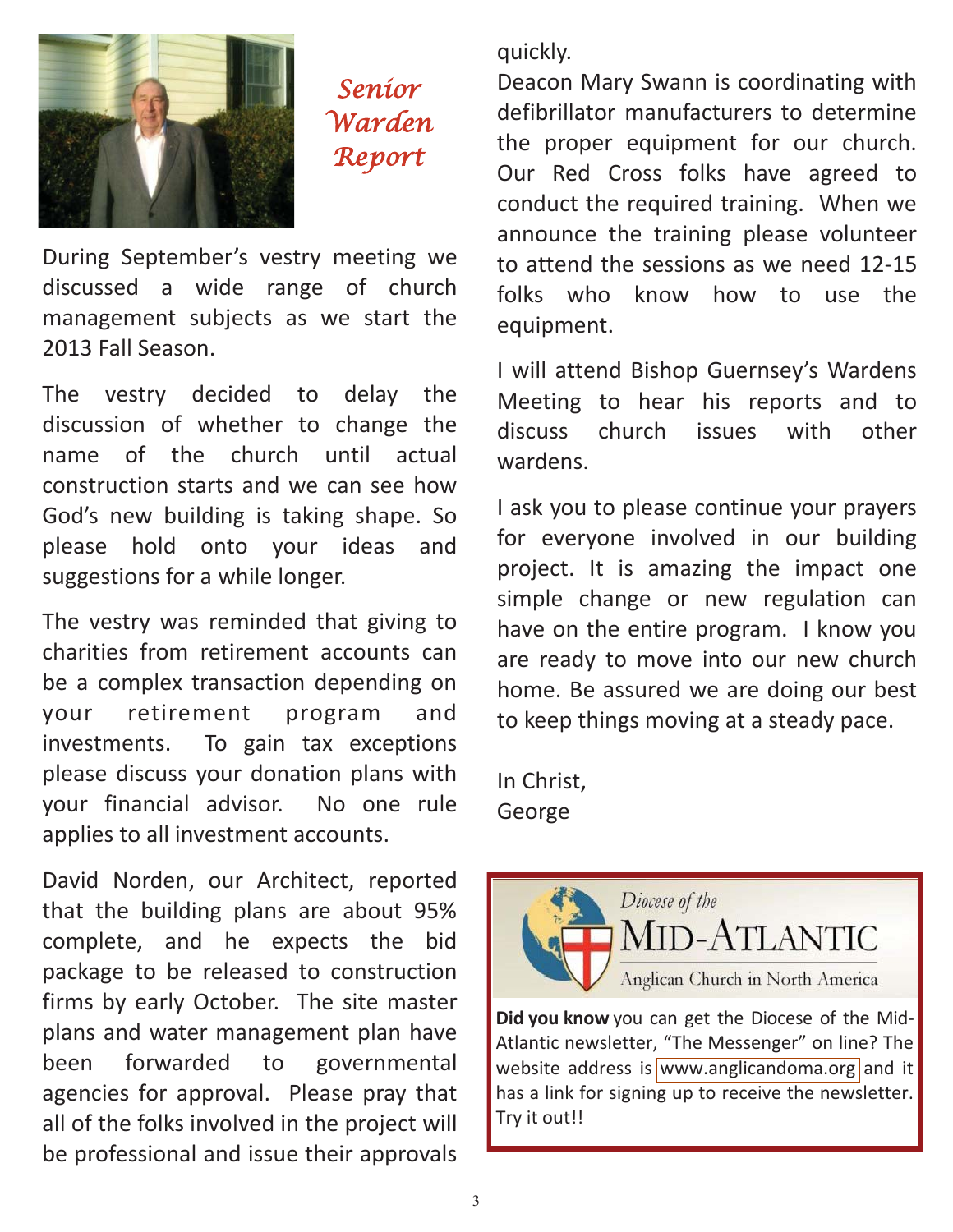

Dear Ladies,

The Leadership Team met in early September to plan for the women's ministry until the end of the year. We were blessed to have Jeffrey Cerar join us to bring greetings to the women and to relate how pleased he is with the direction we are going in ministry and in our relationship with Jesus and with each other. He hopes that we can enjoy each other and have fun this year and not be always driven by things that we have to do. He loves us all and wants us to know that he is there for us as a resource at any time we need him. It was a great encouragement which set the tone for our meeting, and we are indeed blessed to have such a Godly pastor and friend.

The Thrift Shop continues to do extremely well and financially we are in good standing and on target with our 2013 budget. As of September  $12^{th}$ , we had a balance of \$8,594.55 in the women's checking account and a balance of \$13,672.91 in the Thrift Shop account.

Our first fall meeting was held on Thursday, September 19, and the topic for discussion was "What do you want from your Women's Ministry?" The Leadership Team is searching for direction as to how we should proceed into 2014, and what structure the ministry should take on. Most of the current team members will go off the board at the end of this year, and it seems like a good time to consider a new format that is more ministry based, using the gifts of our women to define ourselves into groups of service. You will remember that last September we began studying the five purposes of St. Stephen's Church – Worship, Discipleship,

Ministry, Mission and Fellowship. Perhaps we can be more effective if we organize ourselves around these purposes and have a coordinator to pull us all together four or five times a year. It might enable us to do more hands-on ministry and reach out in more personal ways to the needs of the community that surrounds us. I will report on the findings of this meeting in the next newsletter, and in the meantime, if you were unable to attend the September meeting and have ideas or suggestions, please let me know as soon as possible.

Please mark your calendars with our upcoming meeting schedule:

Thursday, October 17 at 10:30 in Brinkley Hall

Thursday, November 21 at 10:30 a.m. in Brinkley Hall

Thursday, December 14 at 11:30 a.m. for a Christmas Luncheon – Time and Place TBA

Sunday, December 15 after the Worship Service – Cookie Walk

I pray that the Lord will make our love for Him increase and overflow. In new ways, may we bring glory to His Name as the Women of St. Stephen's. May we live together in our families and in our church so that our unity will be like a sweet perfume to the Lord and to others. So, my dearest sisters in Christ, "Let us…spur one another on toward love and good deeds…let us encourage one another and all the more as you see the Day approaching." Hebrews 10:24-25

With love,

Donna

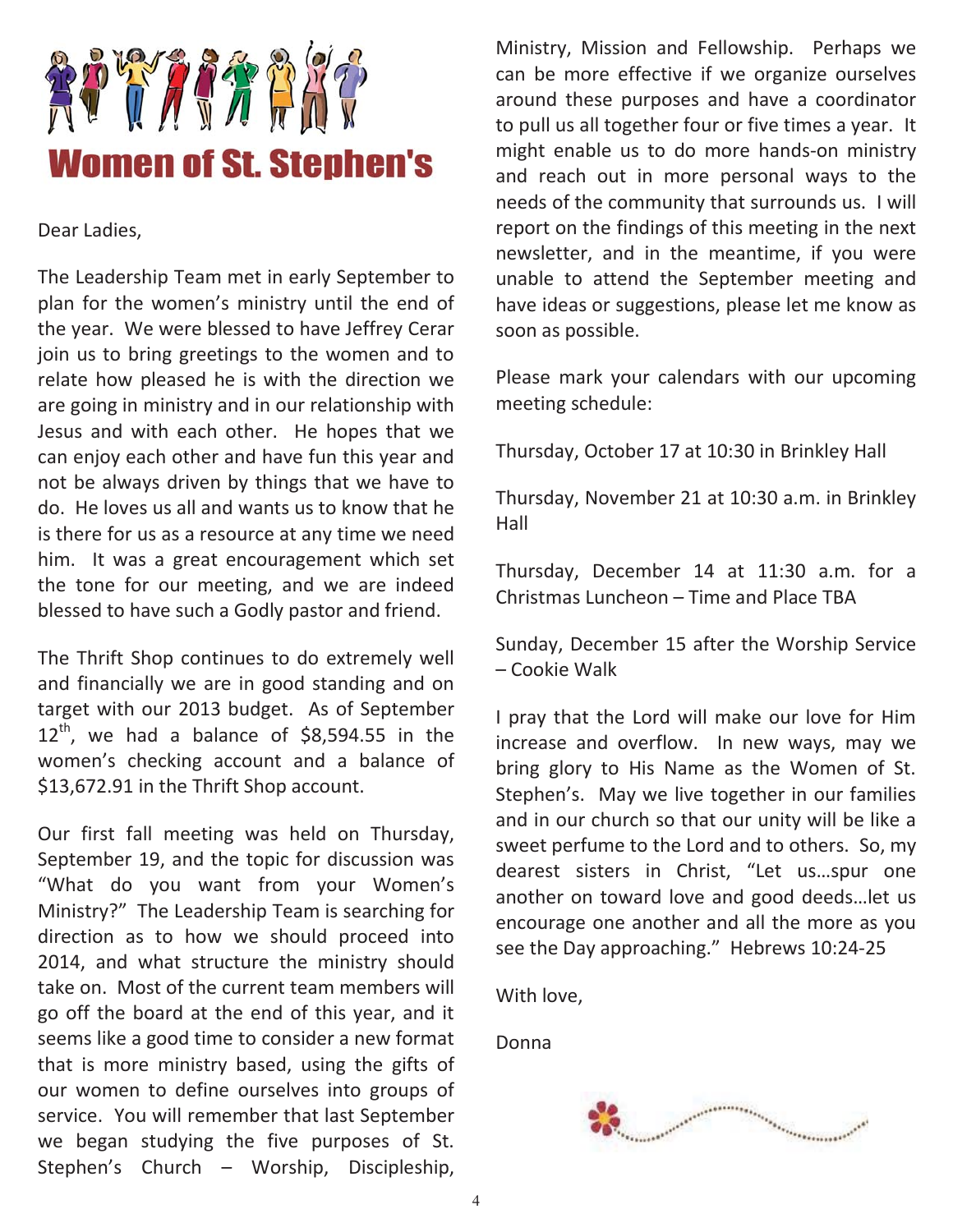

Do you see this smiling face? This is Janet Eichacker. Janet has worn many hats at St. Stephen's since she joined the church in 1995. She was a Junior Warden of the Vestry, she was corresponding secretary of the Women of St. Stephen's, the first chairman of the Emergency Meals Program, and Janet, along with her husband Walter, folded, stapled, stamped and mailed our newsletters for many, many years.

However, the main reason I want to put the spotlight on Janet is because of her strong commitment to our Thrift Shop. When the new parish hall was added to the old St. Stephen's, space was freed up in the old parish hall. Ideas were kicked around about how to use the space and it was finally decided to have a thrift shop. Janet, along with Marlene Alexoff, and others, were the organizers behind this project and Janet became one of its first volunteers. She was a faithful volunteer up until her 90th birthday and then went from a regular volunteer to a substitute. Two years ago she finally decided to retire. Wow! What a lady!

Thank you Janet, for the many hours you have given to St. Stephen's Church and to our Thrift Shop. Well done, good and faithful servant.

Suzy Norman



#### Dear God,

How can we properly say "Thank You" for the recent anonymous donation to St. Stephen's Anglican that is designated for new choir vestments? A simple "Thank You" seems so insufficient for this very generous gift.

- $\bullet$  We know that you, dear Lord, knew the problems with the current vestments:
- Most do not fit properly.
- Many are too short.
- Several are much too small.
- One member doesn't have specific vestments, has to use whatever is left on a given Sunday.
- Only smaller sizes are available in our inventory for additional singers, whether guests or permanent choir members.
- Manufacturer is out of business, cannot get additional matching pieces.

And so once again, dear Father God, you have provided abundantly for us. You made the need known and touched the heart(s) that made possible a purchase to outfit the choir appropriately. We are very grateful.

We will continue to thank you each time we sing your praises.

Soli deo gloria! (to God alone be glory)

Dixie Goertemiller (and the choir) Minister of Music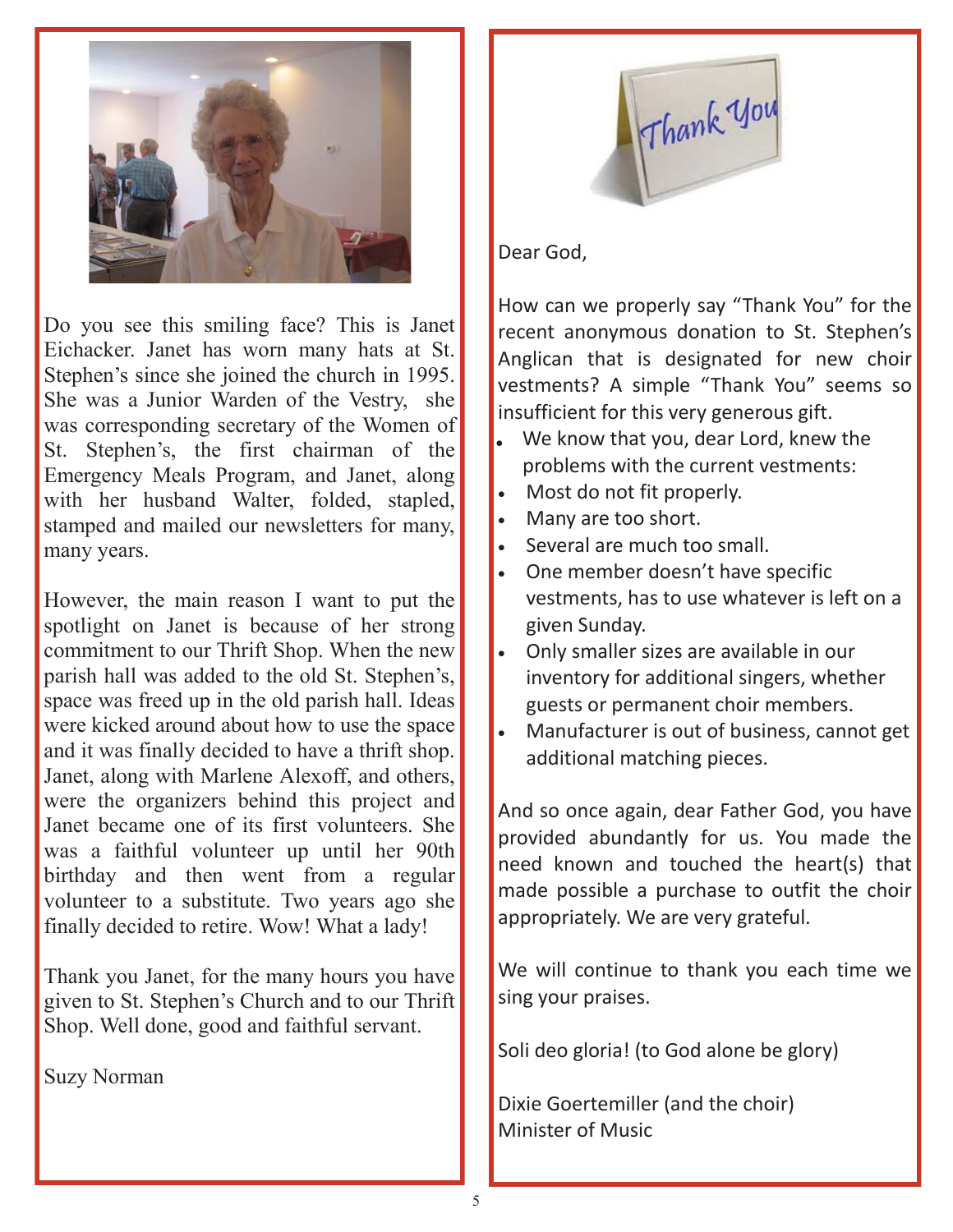## Christian Appalachian Project

Many of you are aware that I recently spent three weeks on a service trip to Eastern Kentucky. I worked for the Christian Appalachian Project (CAP) in the Grateful Threadz Thrift Store and Grateful Bread Food Pantry. This was something that God had been putting on my heart for several years and I believed this was the time to go. I was located in Mt. Vernon, Ky. (Rockcastle County) which is on the western edge of Appalachia in the foothills of the Cumberland Mountains. It was indeed a very different culture from the Northern Neck. Evidence of poverty and a suffering economy were everywhere in Rockcastle County. The people who came to the thrift store and food pantry were definitely in need of assistance, but they needed much more than clothes and food. Loneliness was written on their faces and I know they have lived for years with adverse circumstances that I have never experienced myself. They came for the social connection to others, for the presence of Christ in the stores and the people who served there, for prayer, for laughter, and for a place to feel accepted and acknowledged. We knew them by name and listened to their stories.

CAP has three pillars that form the foundation for their work in several counties in Eastern Kentucky. The pillars are: community, service and spirituality. As for community, most of the volunteers from outside of the local community commit to a year of service and live in volunteer houses with others, sharing in the housekeeping, shopping, cooking, and nightly devotions. Short-term volunteers also live in community housing. I lived with nine others in a house that was badly in need of a fresh coat of paint, deep cleaning, and some repairs. Allergies were acting up for several of the new volunteers, so I suspect mold or other interesting things in the vents and walls. Most of my housemates were in their 20's and straight out of college. This is probably where I saw the work of the Holy Spirit the most for me. For a person who lives alone, this could have been quite a challenge for me and it wasn't. I went with no expectations and was blessed in so many ways in this house. First of all, I had a room to myself and the bathroom was right across the hall (those really small things that matter a lot). Of course, I shared the bathroom with two men- a new experience for me! I loved the individual conversations with these young adults and was particularly interested and touched by their commitment to Christian service, their individual

faith journeys, and their plans for the future. As a group, there was definitely a generational difference in our ability to initiate conversations and show interest outside of ourselves. We had many dinners where there was complete silence around the table, or awkward conversation at best. They talked or texted constantly on their cell phones, so there was no lack of conversing, just not with the people around them.

Service was the focus of why I was there. I was immersed in serving people who needed what we had to offer and I worked harder than I had imagined coming face to face with my physical limitations. There was a definite Christian presence in the stores and we began most days with a circle of prayer. Mostly, it was the joy, the laughter, the supportive nature of all who showed up to work, and the faith of the managers and volunteers that made this such a positive experience. Some of our volunteers were local residents who came because they wanted to help and needed to feel useful. We had jailmates help in the food pantry and we had a young woman who was paying back some government assistance she had received. There were women from the women's shelter (a CAP program) who volunteered on occasion. Generosity was everywhere and I was so moved by the donations coming from all over the country. The emphasis was on giving and we were blessed in return. I loved serving where I saw a need, without being in charge, making the decisions, or planning and organizing. For my time there, it was about serving people and working hard to make a small difference. The larger organization of CAP had many programs under their umbrella and it was wonderful to see how they all worked together to help each other wherever the need was greatest.

Spirituality is at the core of this organization's work. It is nondenominational and very Christ-centered. I fit right in with the people I worked with because we shared Christian values and beliefs. I visited three different churches and heard from my housemates about the churches they visited. There were many faith-based discussions in the house. My personal spiritual growth is just now coming to light, but I know that my life was deeply enriched by this experience.

Mary Swann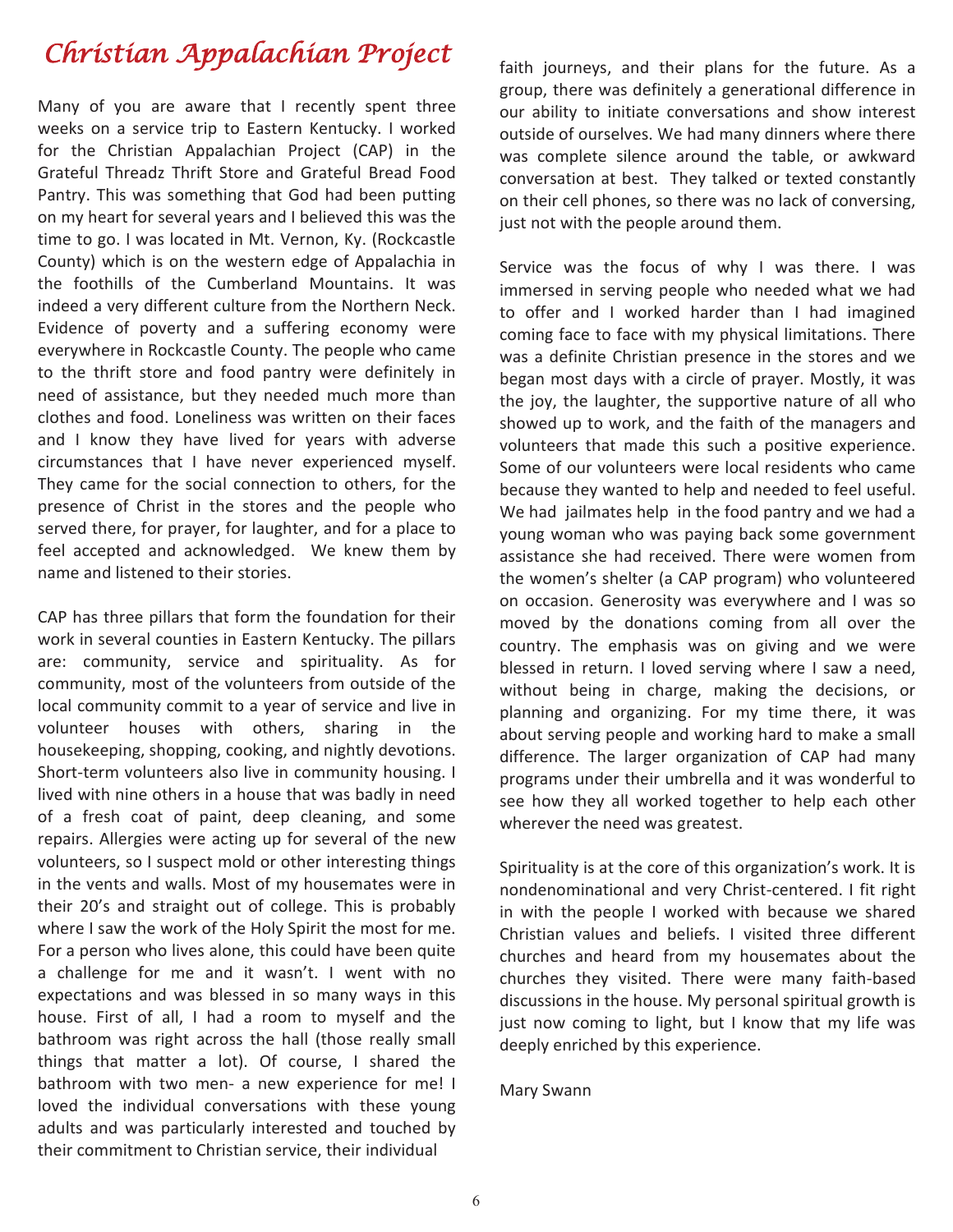

As you can see, we are very positively meeting our commitments towards building our new church.

This format will be updated at the end of each Quarter, with the next update in early October. Please remember that your commitments can go up (or down) as your situation changes and that contributions towards the Building Fund outside of your planned commitment can be made at any time: To honor of an individual, or in remembrance of a loved one, or just because you wanted to share in an unexpected financial gain. God is smiling down on us all as we head towards the start of the construction phase of this exciting adventure He has set before us.

Blessings, Ward LeHardy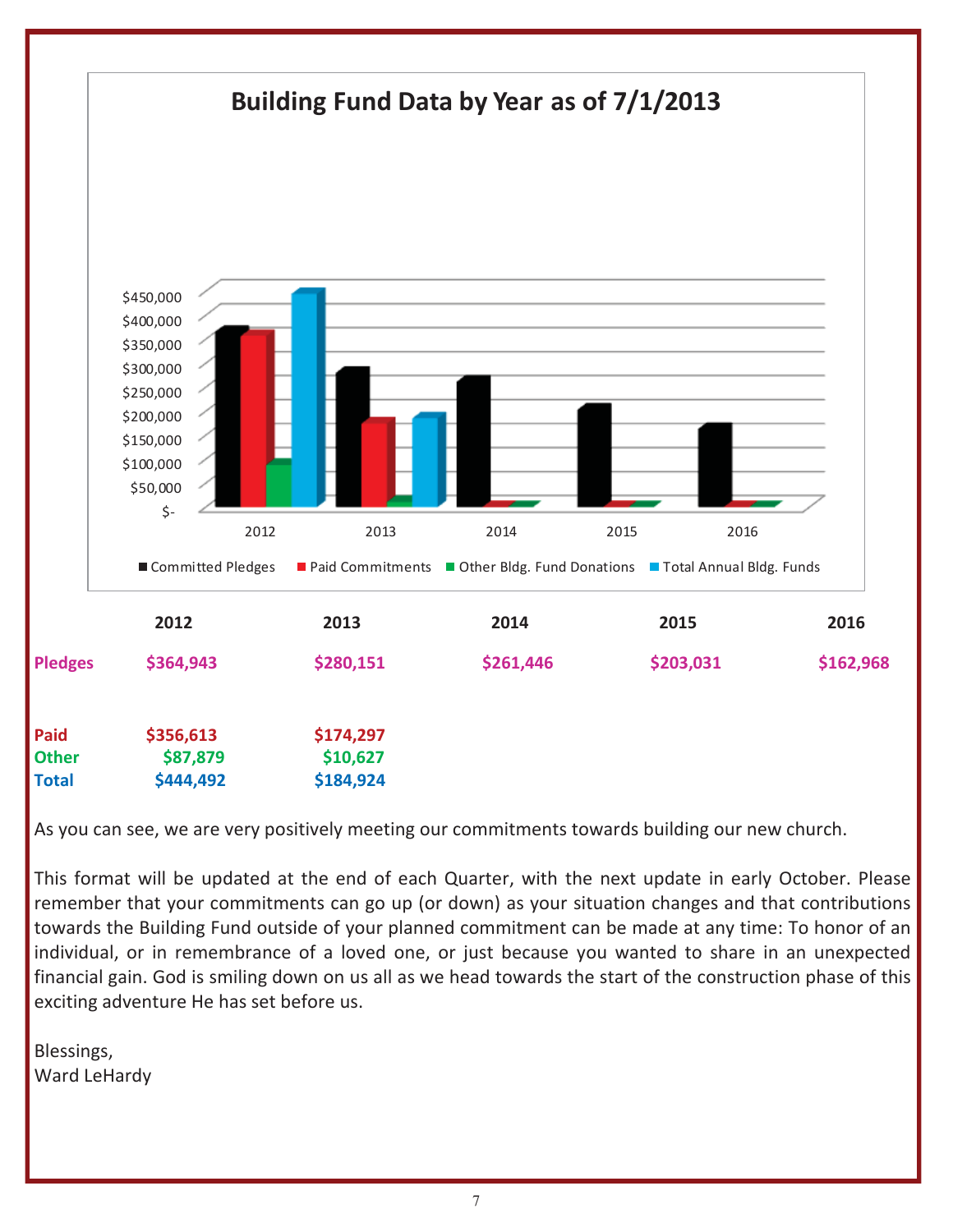## Pictures from Haiti





All ages carry gravel, sand, cement and blocks to the spring.



Homes where we store supplies to carry to the spring for construction in Dimini.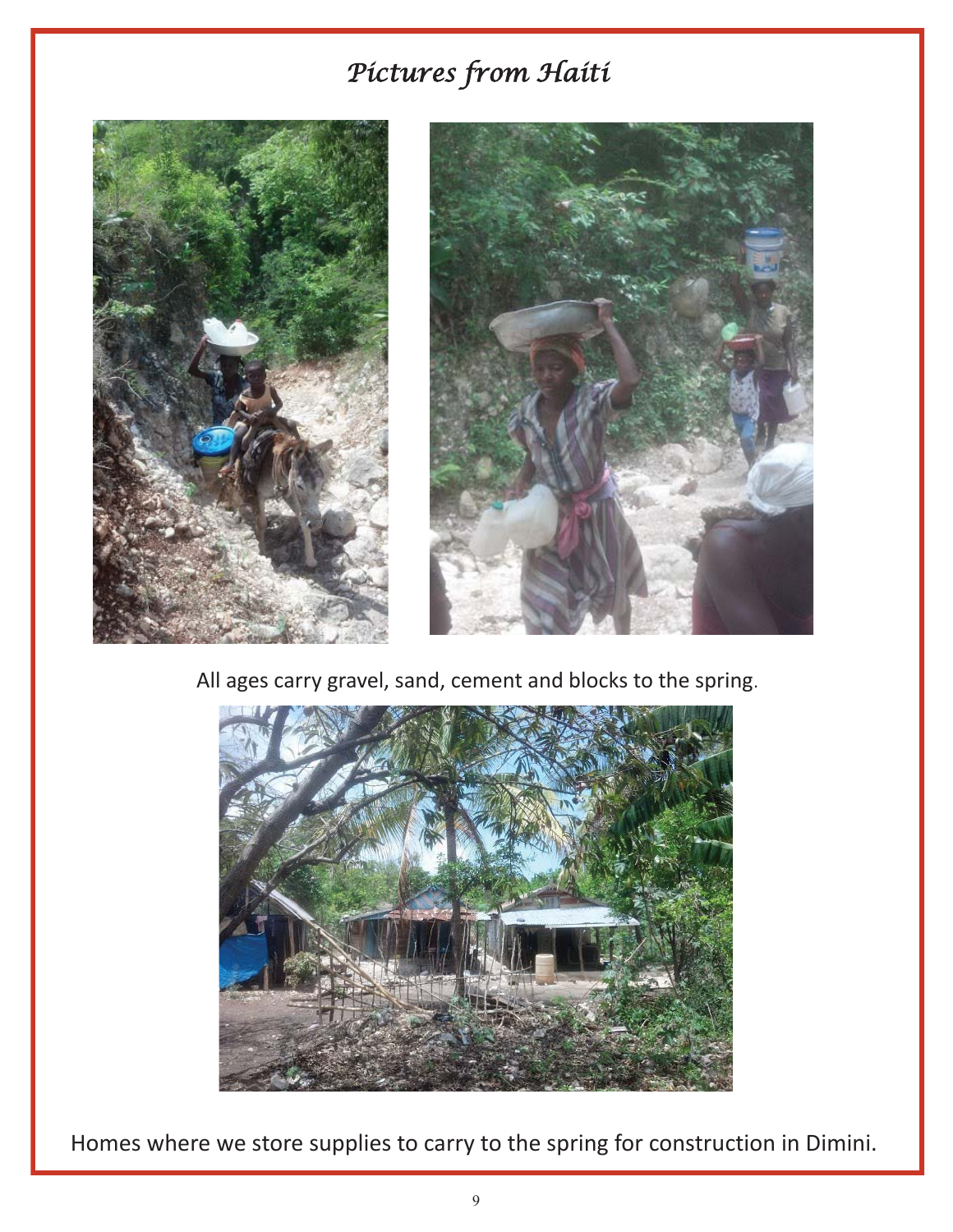## More Library Additions



#### 1. *Chicken Soup for the Christian Teenage Soul* by Jack Canfield and

Mark Victor Hansen 2003. There must be a Chicken Soup book for everyone! Still, wouldn't this make a nice gift for a teenager you know? Check it out from our library and see what you think! 2. *The Future of the Global Church***:** *History, Trends, and Possibilities* by Patrick Johnstone 2011. Recommended by Tad and featured in the Perspectives class, this book is FULL of useful information for the mission-minded Great Commission Christian … meaning all of us!

3. *Velocity: Moving at the Speed of Life* published by Good Catch Publishing 2007. This book offers an eye-opening look at the sordid lives other people (including children) live, often in secret, UNTIL they give their lives to God, and I've only read the first two stories. Warning: not recommended for the squeamish constitution.

4. *Courageous* based on the screenplay by Alex Kendrick and Stephen Kendrick 2011. If you haven't seen the movie, find it and do so! OR read this book, which contains the entire story plus still photos from the movie. It is very inspiring, particularly for the dads, but also for the young ladies who will be choosing a husband one day.

5. *Courageous Living Bible Study* based on the movie *Courageous* by Michael Catt, Stephen Kendrick, and Alex Kendrick 2011. After you read the book (or watch the movie), check out this companion Bible study.

6. *Heaven is for Real: A Little Boy's Astounding Story of His Life Trip to Heaven and Back* By Todd Burpo with Lynn Vincent 2010. I was skeptical at first - who wouldn't be - but then I was convinced. 'Course we Christians already know Heaven is for real; *the Bible* tells us so.

7. *Rick Warren's Bible Study Methods: Twelve Ways You Can Unlock God's Word* By Rick Warren 1981, 2006. Who knew there were so many systematic approaches to Bible study? Check it out and see which one suits you best. A sampling includes the character quality method, the topical method, and the devotional method, all of which interest me.

8. *Rich Christians in an Age of Hunger: Moving from Affluence to Generosity.* By Ronald J. Sider 2005. Another book with a connection to the Perspectives class. I was impressed enough to buy it, but confess I never read it. I skimmed enough, however, to be sold on the idea of living more simply for the sake of generosity toward others. You will be too. Warning: the book dabbles in politics and it is left-leaning.

9. *Miracle of Miracles* by Mina Nevisa with Jim Croft 2004. Lots of people have read this one and Jeff referred to it in a sermon recently (April 21, 2013 "Listening to the Good Shepherd" - available on our website). It's the story of an Islamic woman's conversion to Christianity and her subsequent experiences of pursuit and persecution as well as the miracles of God which pervaded them all. Riveting, Jeff called it!

Margaret Radcliffe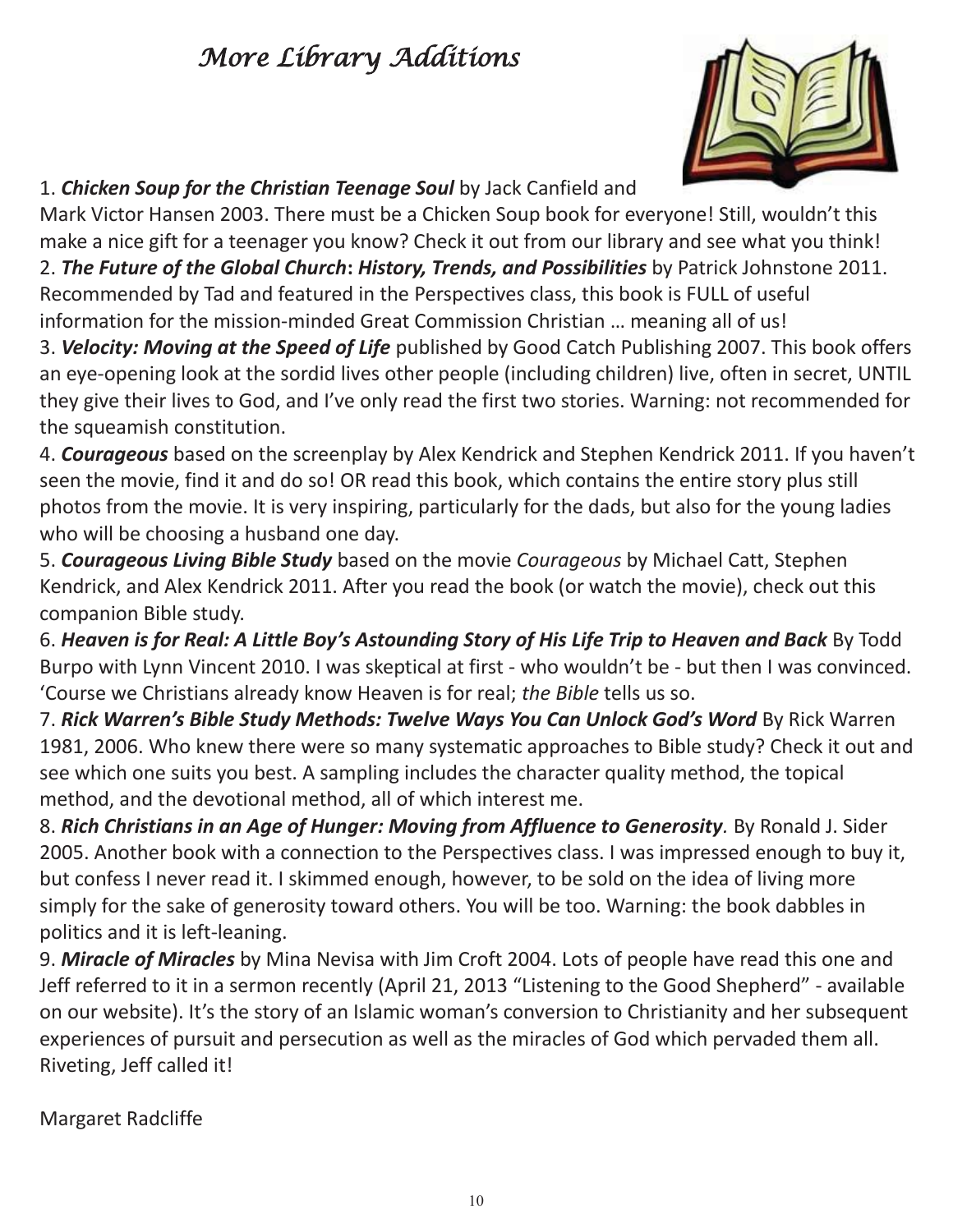### **IN THE LORD'S SERVICE**

#### **Ushers\***

| Oct.    | 6             | Susan Thomas, Ed Ulfig  |
|---------|---------------|-------------------------|
| Oct.    | 13            | Bev and Brian Hart      |
| Oct. 20 |               | Langley and Todd Lewis  |
| Oct. 27 |               | Gayle and Sam Marston   |
| Nov.    | $\mathcal{R}$ | Steve Proctor, Ben Ward |

\*Anyone who wishes to join St. Stephen's Usher Group—singles or couples—please contact Doug Smoot (453-3085). Proper training is provided. The pay is not very good, but there are plenty of godly benefits.

#### **Acolytes**

| Oct. | 6    | <b>Chris Cralle</b>   |
|------|------|-----------------------|
| Oct. | 13   | <b>Marley Kimmitt</b> |
| Oct. | 20   | <b>Emma Saunders</b>  |
| Oct. | - 27 | Jennifer Radcliffe    |
| Nov. | -3   | <b>Sarah Saunders</b> |

#### **Lesson Readers**

| Oct. | 6 | Langley Lewis (L) |
|------|---|-------------------|
|      |   | Todd Lewis (P)    |

- Oct. 13 Susan Thomas (L) Bill Tracey (P)
- Oct. 20 Priscilla Williams (L) Howard York (P)
- Oct. 27 Charlaine Andrulot (L) Marie Carstensen (P)
- Nov. 3 Joan Blackstone (L) Tony Blackstone (P)

#### **Eucharistic Ministers**

- Oct. 6 Constance McDearmon, Fred Woodard
- Oct. 13 Tony Blackstone, Bill Bloom
- Oct. 20 Elaine Price, Phyllis TeStrake
- Oct. 27 Priscilla and Harrison Williams
- Nov. 3 Lucy Logan, Ward LeHardy

#### **Altar Guild**

October Lynne Cerar, Gayle Marston November Marie Carstensen, Bev Hart and Irene Haley

**Coffee Hour** 

- Oct. 6 Oct. 13 Oct. 20 Oct. 27
- Nov. 3
- 



- Oct. 1 Eliza Lewis, Mary Swann Oct. 4 Ben Wrightson Oct. 8 Bill Andrulot Oct. 10 Ben Ward Oct. 12 Susan Thomas Oct. 16 Blake Smith, Patrick Smith Oct. 21 Melinda Floom Oct. 24 Frank McCarthy Oct. 28 Pat Dalzell
- Oct. 29 Leila Oren (Jeff's granddaughter)



- Oct. 9 Suzy and Bob Norman
- Oct. 17 Barbara and Richard Seed
- Oct. 20 Virginia and Laddie Townshend
- Oct. 23 Susan and Brooke Read: Jane & Paul Kimball
- Oct. 24Agnes and David Burke

*O God, grant that the wills of this man and this woman may be so knit together in your will, and their spirits in your Spirit, that they grow in love and peace with you and one another all the days of their lives. Amen.*